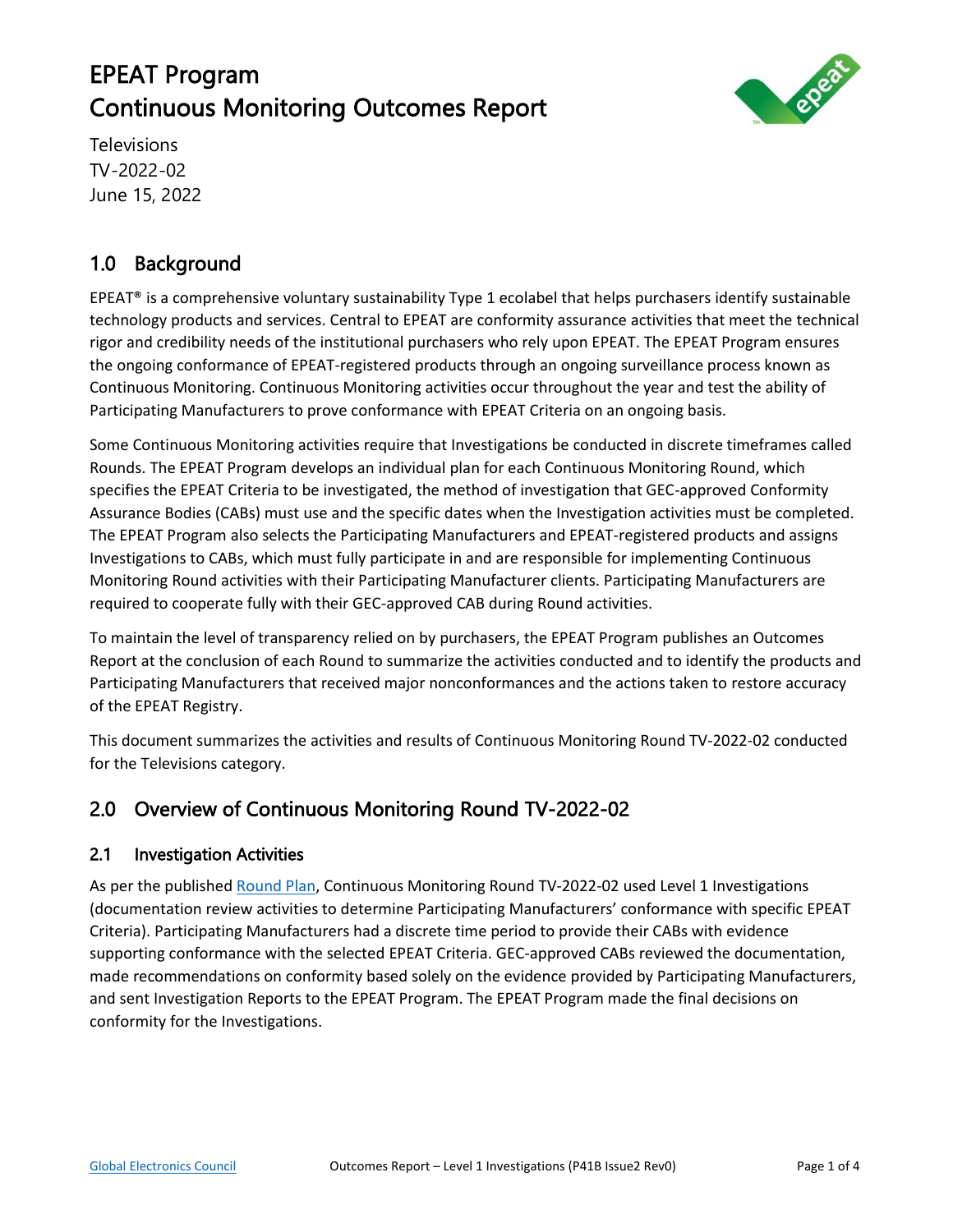#### 2.2 Criteria Investigated

Continuous Monitoring Round TV-2022-02 focused on climate change. Climate change is creating irreversible damage to the planet and threatening conditions for all life on earth—extreme temperatures and weather conditions, rising sea levels, melting ice caps, and loss of biodiversity have already been documented as a result of climate change. The primary contributor to climate change is the release of greenhouse gases into the atmosphere from the use of fossils fuels for electricity generation and other energy needs. The majority of greenhouse gas emissions from the electronics industry are often attributed to the supply chain, which includes raw materials mining, manufacture, and assembly of electronic components, as well as transportation of the finished product. Additionally, the electricity consumed to power electronic products contributes significantly to climate change as well. As a result, GEC selected criteria which address these issues for investigation in this Round.

Participating Manufacturers were assigned one investigation per criteria. Since the criteria selected was Required, Participating Manufacturers received one investigation. Products were selected randomly using a random number generator.

| Table 1: Criteria Investigated in Round TV-2022-02 |                                                   |  |  |  |  |
|----------------------------------------------------|---------------------------------------------------|--|--|--|--|
| Criteria Number                                    | <b>Criterion Title</b>                            |  |  |  |  |
| 4.5.1.1                                            | Compliance with current ENERGY STAR specification |  |  |  |  |

#### 3.0 Summary of Investigations and Final Decisions on Conformity for TV-2022-02

Highlights from this Continuous Monitoring Round are:

- **2** investigations completed
- **2** decisions of Conformance

## 4.0 Further Details on Nonconformances for TV-2022-02

All nonconformances must be categorized as either major or minor. Minor nonconformances are non-critical or clerical in nature and do not materially affect the validity of conformance with EPEAT Criteria. All nonconformances that do not meet the definition of minor are categorized as major.

There were no nonconformances of any kind identified in Continuous Monitoring Round SV-2022-02.

## 5.0 Actions to Restore Conformance

Where the final conformity decision is nonconformance (whether major or minor), Participating Manufacturers must make corrections to restore the accuracy of the EPEAT Registry during the Corrective Action Phase. These activities may include providing additional evidence to demonstrate conformance with the criterion or unselecting the criteria in the EPEAT Registry. Where the product was found nonconformant and is no longer available in the marketplace, the product must be archived.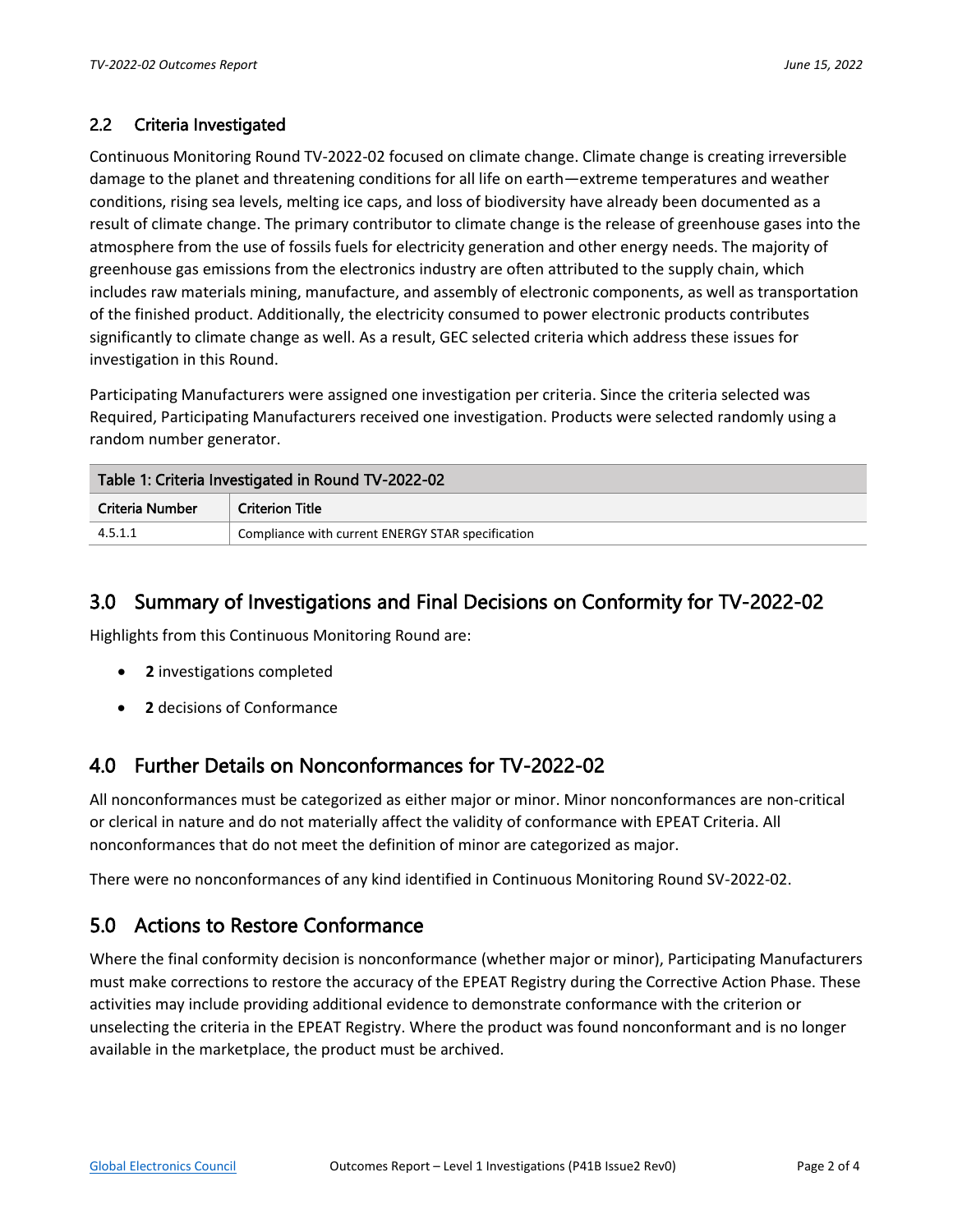During the Corrective Action Phase, Participating Manufacturers must also develop Corrective Action Plans for other EPEAT-registered products that may be affected by the same underlying issue causing the nonconformance but were not the subject of investigation (called "similarly affected products").

Since no nonconformances were identified in this Round, no corrective actions were taken.

## 6.0 Key Findings

#### 6.1 4.5.1.1 Energy Star

Criterion 4.5.1.1 for Televisions is currently included in GEC's temporary conformity assurance modifications, developed to address the impacts of the COVID-19 pandemic. All televisions meeting Energy Star for Televisions Version 7.0 (in addition to all other required criteria) can appear in the EPEAT Registry until Energy Star releases Version 9.0. Televisions are expected to meet Energy Star Version 9.0 as of the effective date of Version 9.0.